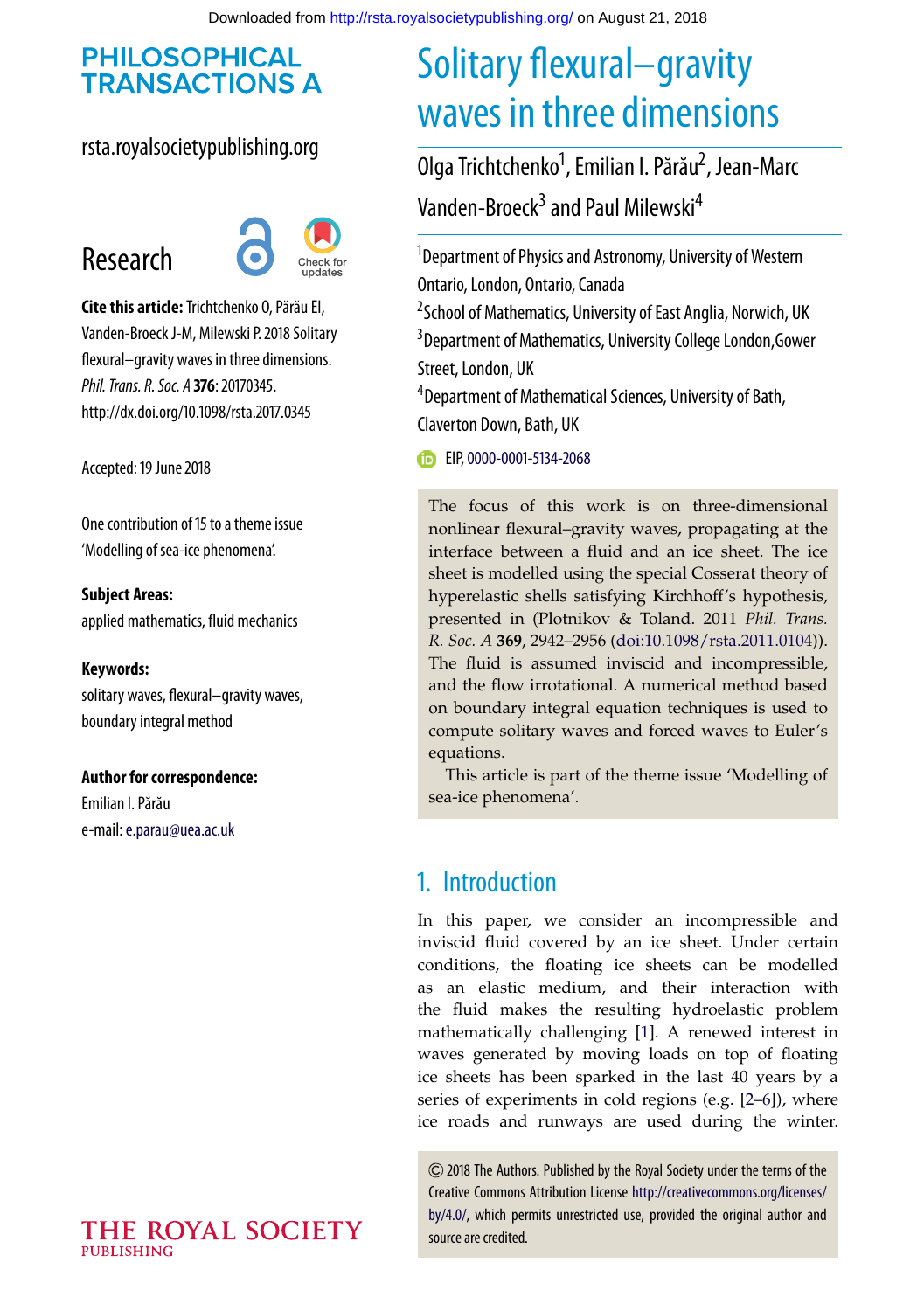More recently, the displacement of ice cover generated by moving vehicles has been measured using radar satellites [\[7\]](#page-12-1). Waves under ice cover can be generated by other events, such as a landslide-generated tsunami [\[8\]](#page-12-2).

There are a variety of models for an ice sheet floating on top of a body of water, starting with the linear model used by Greenhill [\[9\]](#page-12-3) or the Kirchhoff–Love plate model [\[10\]](#page-12-4), another popular model used in past decades. In this work, the model for the ice sheet uses the special Cosserat theory for thin hyperelastic shells, satisfying Kirchhoff's hypothesis, described in detail in [\[11\]](#page-12-5).

Most of the analytical and numerical studies of nonlinear flexural–gravity waves (or hydroelastic waves) concentrate on two-dimensional problems. Weakly nonlinear models, such as the nonlinear Schrödinger equation or the fifth-order Korteweg–de Vries equation, have been derived to analyse flexural–gravity waves [\[12](#page-12-6)[,13\]](#page-12-7). The existence of solitary flexural–gravity waves has been studied using central manifold theory [\[14](#page-12-8)[,15\]](#page-12-9) or variational techniques [\[16\]](#page-12-10). Also, the existence of travelling flexural–gravity waves was proved using critical points of a Lagrangian [\[17\]](#page-12-11), while the well-posedness of the initial-value problem was investigated using the vortex-sheet method [\[18\]](#page-12-12).

Steady and unsteady solitary waves have been investigated numerically in a variety of configurations by a number of authors, using boundary integral methods and high-order spectral methods [\[19](#page-12-13)[,20\]](#page-12-14), using conformal mapping techniques [\[21](#page-12-15)[–23\]](#page-12-16). Travelling waves and generalized solitary waves have also been computed using different numerical methods such as the Galerkintype method [\[10\]](#page-12-4), series expansions [\[24\]](#page-12-17) or conformal mapping techniques [\[25\]](#page-12-18) and other non-local methods [\[26](#page-12-19)[,27\]](#page-12-20).

In most cases, the elastic shell is assumed to be without mass, but very recently theoretical and numerical works have been published that consider the case of heavy hydroelastic waves [\[28](#page-12-21)[–30\]](#page-13-0). Other related two-dimensional problems include the study of internal waves under an ice sheet [\[31\]](#page-13-1), the hydraulic falls under an elastic sheet [\[32\]](#page-13-2) and the wave attenuation of solitary waves in a fragmented ice sheet [\[33\]](#page-13-3).

There are fewer three-dimensional studies of flexural–gravity waves, owing to the complexity of the problem. Linearized problem patterns of flexural–gravity waves generated by moving loads have been presented by Davys *et al.* [\[34\]](#page-13-4) by investigating the dispersion relation. Linear deflections generated by a rectangular load on an ice sheet have been computed using Fourier transforms [\[35\]](#page-13-5).

Solitary waves in three dimensions have also been studied by deriving a Benney–Roskes– Davey–Stewartson model for a fluid of arbitrary depth covered by an elastic sheet and considering small-amplitude waves [\[36\]](#page-13-6). This model predicts that in an infinite depth case there are no small-amplitude solitary waves, but they exist for shallow water. In shallow water, a three-dimensional generalization of the fifth-order Korteweg–de Vries equation was derived [\[37\]](#page-13-7), which admits solitary waves as solutions. More recently, fully localized three-dimensional solitary waves have been computed in a quintic Hamiltonian model derived from the full nonlinear Euler equations [\[38\]](#page-13-8).

The focus of this work is on waves generated by moving pressures and on fully localized solitary flexural–gravity waves. These are computed in three dimensions for water of finite or infinite depth, using the nonlinear model formulated in Plotnikov & Toland [\[11\]](#page-12-5) for the ice sheet. Recently, a Hamiltonian reformulation of the governing equations was presented [\[39\]](#page-13-9). The boundary integral method used to perform the computations was previously derived for gravity waves [\[40,](#page-13-10)[41\]](#page-13-11) and later extended for gravity–capillary waves [\[42](#page-13-12)[,43\]](#page-13-13). Waves generated by a moving load on a nonlinear fluid–linear elastic plate configuration have been computed using a boundary integral method [\[44\]](#page-13-14) and solitary waves have been found [\[45\]](#page-13-15). Very recently, the method was modified to compute small-amplitude solutions for Kelvin-wake patterns using Krylov methods, with a preconditioner based on the linearization [\[46\]](#page-13-16).

The layout of this paper is follows. The next section includes a description of the problem and its reformulation, with the following section describing the numerical method used. The numerical results section follows, including sample wave profiles. The paper ends with conclusions and discussions of the results.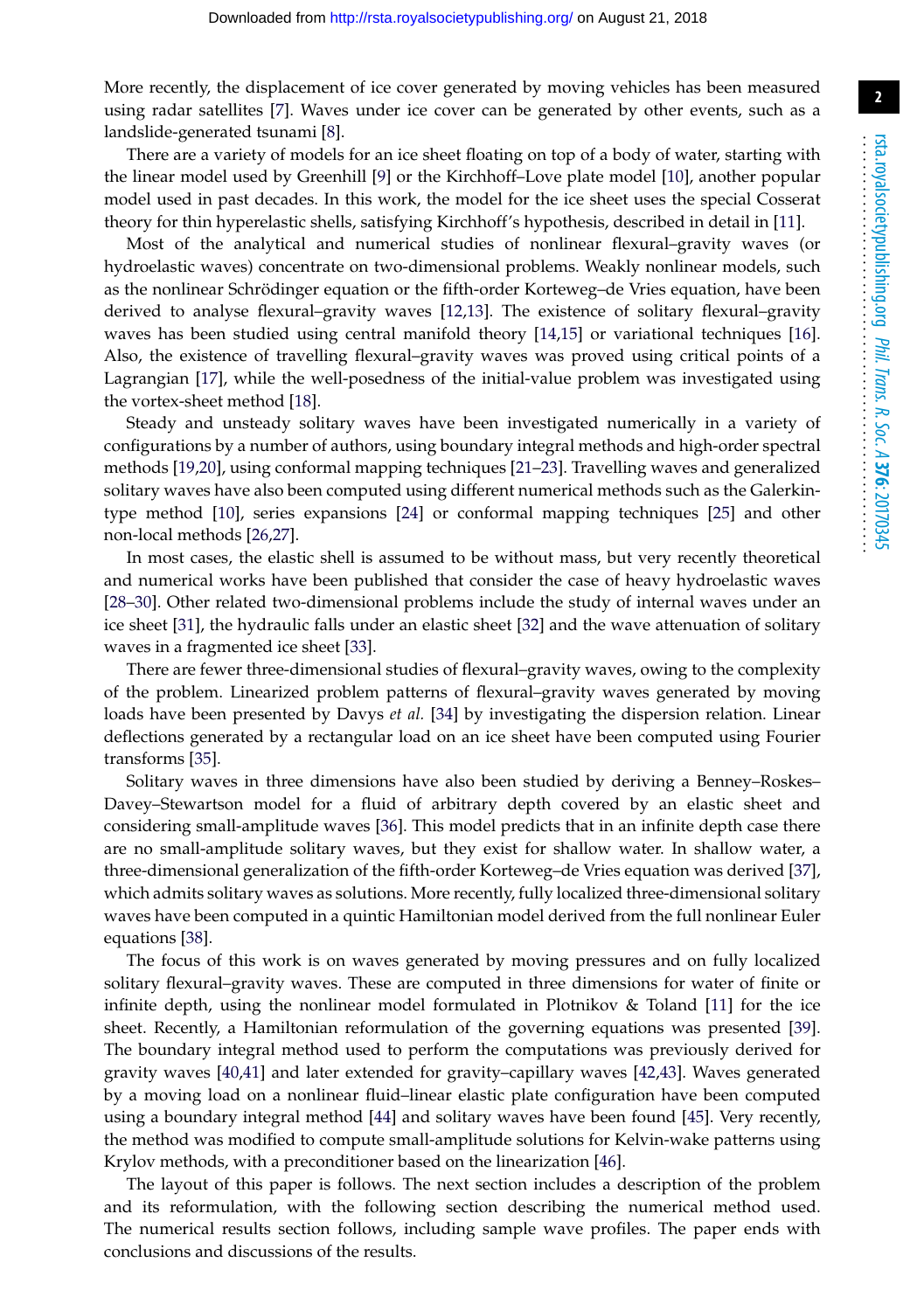# 2. Formulation

The Euler equations describing an incompressible, inviscid, irrotational fluid with velocity potential  $\Phi(x, y, z, t)$  and variable surface  $\zeta(x, y, t)$  under a sheet of ice in three dimensions are given by

$$
\nabla^{2} \Phi = 0 \qquad (x, y) \in \mathbb{R}, -h < z < \zeta(x, y, t),
$$
  
\n
$$
\zeta_{t} + \Phi_{x} \zeta_{x} + \Phi_{y} \zeta_{y} = \Phi_{z} \qquad \text{on } z = \zeta(x, y, t),
$$
  
\n
$$
\rho \Phi_{t} + \frac{\rho}{2} (\Phi_{x}^{2} + \Phi_{y}^{2} + \Phi_{z}^{2}) + \rho g \zeta + DP_{\text{flex}} + p(x, y, z, t) = 0 \qquad \text{on } z = \zeta(x, y, t)
$$
  
\nand 
$$
\Phi_{z} = 0 \qquad \text{for } z = -h,
$$
  
\n(2.1)

where  $\rho$  is the density of the water, *D* is the flexural rigidity of ice, *g* is gravitational acceleration, *h* is the depth of the water (which could be taken to be infinite),  $p(x, y, z, t)$  is an external pressure exerted on the ice and *P*<sub>flex</sub> is a term describing the effect of the ice on the surface of water. The schematic for the domain of interest is shown in [figure 1,](#page-3-0) where the Cartesian coordinates *Oxyz* are defined such that the *z*-axis is oriented vertically upward and the waves propagate along the *x*-axis.

The term describing the effects due to the presence of ice is modelled using the Cosserat theory of hyperelastic shells [\[11\]](#page-12-5). It assumes that the ice is a thin elastic plate with constant thickness, the ice bends with the water waves and it cannot break. The model neglects friction between the ice and the water. The coefficient for flexural rigidity for ice *D* is given by

$$
D = \frac{Ed^3}{12(1 - \nu^2)}
$$

where *E* is Young's modulus (i.e. the modulus of elasticity),  $\nu$  is the Poisson ratio describing the effects of transverse strain relative to axial strain and *d* is thickness of the ice.

After some algebra, we can express  $P_{\text{flex}}$  in Cartesian coordinates as

$$
P_{\text{flex}} = \frac{2}{\sqrt{a}} \left[ \partial_x \left( \frac{1 + \zeta_y^2}{\sqrt{a}} \partial_x H \right) - \partial_x \left( \frac{\zeta_x \zeta_y}{\sqrt{a}} \partial_y H \right) - \partial_y \left( \frac{\zeta_x \zeta_y}{\sqrt{a}} \partial_x H \right) + \partial_y \left( \frac{1 + \zeta_x^2}{\sqrt{a}} \partial_y H \right) \right] + 4H^3 - 4KH, \tag{2.2}
$$

where *H* is the mean curvature and *K* is the Gauss curvature of the ice–water interface, given by

$$
H = \frac{1}{2a^{3/2}}[(1 + \zeta_y^2)\zeta_{xx} - 2\zeta_{xy}\zeta_x\zeta_y + (1 + \zeta_x^2)\zeta_{yy}]
$$
  
\n
$$
K = \frac{1}{a^2}[\zeta_{xx}\zeta_{yy} - \zeta_{xy}^2]
$$
  
\nand  
\n
$$
a = 1 + \zeta_x^2 + \zeta_y^2.
$$

It is worth noting that in previous works on three-dimensional flexural–gravity waves [\[44,](#page-13-14)[45\]](#page-13-15) a linear model was used for the ice sheet, where  $P_{\text{flex}}$  has a much simpler form as

$$
P_{\text{flex}} = P_{\text{lin}} = \nabla^4 \zeta = \zeta_{xxxxx} + 2\zeta_{xxyy} + \zeta_{yyyy}.
$$

We analyse the linearization of the nonlinear system (2.1) and look for plane wave solutions of the form  $e^{i(k_1x+k_2y-\omega t)}$  and  $k=\sqrt{k_1^2+k_2^2}$ . The linear dispersion relationship between the frequency  $\omega$  and the wavenumbers  $k_1$  and  $k_2$  is then

$$
\omega^2 = \left( gk + \frac{Dk^5}{\rho} \right) \tanh(kh). \tag{2.3}
$$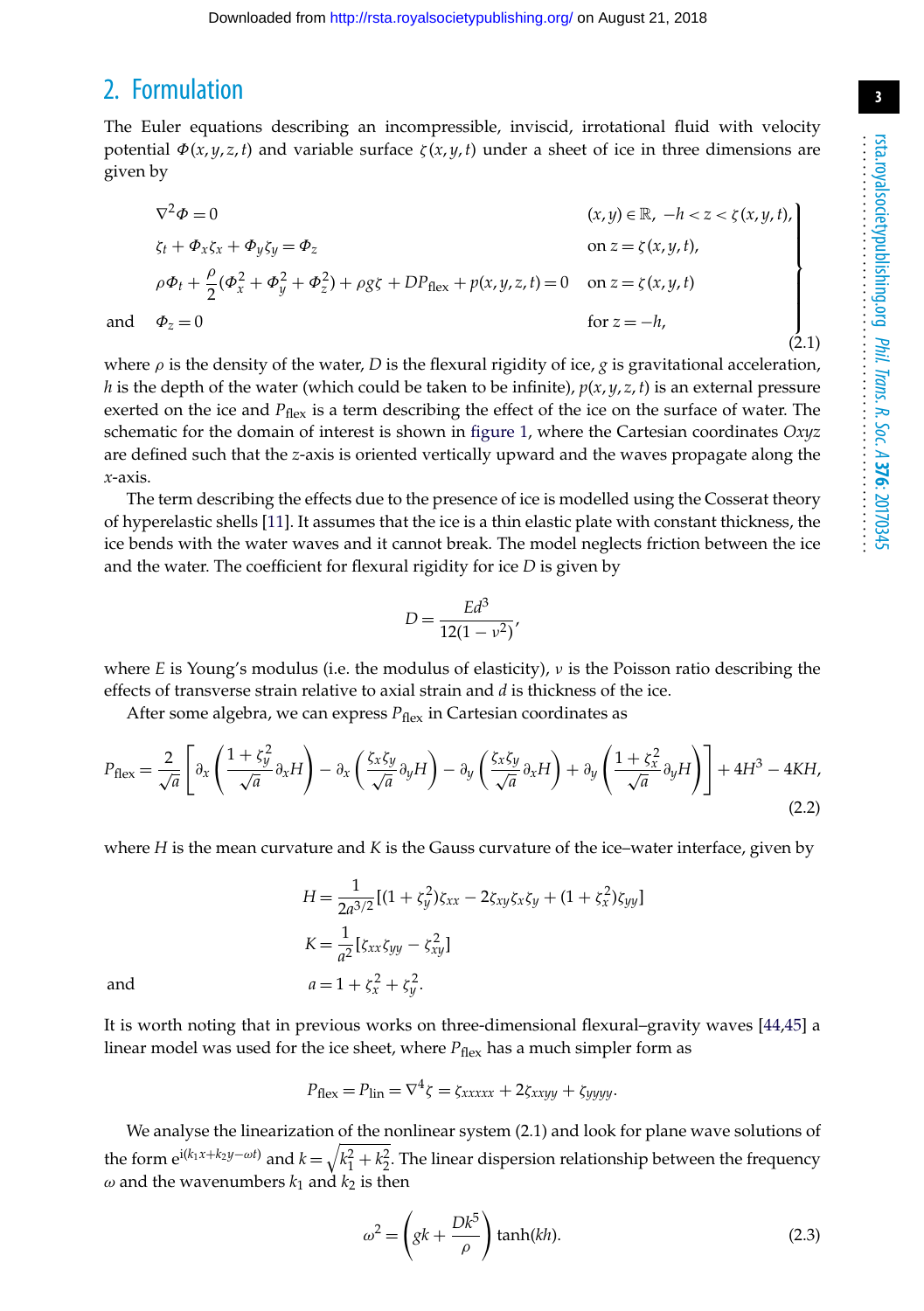

<span id="page-3-0"></span>**Figure 1.** A schematic representing the domain for (2.1).



<span id="page-3-1"></span>Figure 2. Plots of the phase speed *c*(*k*) in (2.4) using the physical parameters from the experiments described in [\[6\]](#page-12-0) ((*a*) infinite depth,  $D = 1.6 \times 10^9$  Nm) and in [\[3\]](#page-12-22) ((*b*) finite depth,  $h = 6.8$  m,  $D = 2.35 \times 10^5$  Nm).

If we only consider two-dimensional waves moving in the *x*-direction with wavenumber *k*, then we can further define a phase speed

$$
c^2 = \frac{\omega^2}{k^2} = \left(\frac{g}{k} + \frac{Dk^3}{\rho}\right) \tanh(kh).
$$
 (2.4)

It can be shown that *c* always has a minimum  $c_{\min}$  at a finite wavenumber  $k = k_{\min} > 0$  for all the values of the physical parameters. At this critical speed, the group and phase speeds are equal. For  $h \to \infty$ , the minimum phase speed  $c_{\min}$  is

$$
c_{\min}^2 = \frac{4}{3} \left( \frac{3Dg^3}{\rho} \right)^{1/4}.
$$
 (2.5)

There are very different wave patterns expected when we consider a pressure travelling at a speed *U* above or below this critical speed *c*min from (2.5). In [figure 2](#page-3-1)*a*, we show (2.4) for infinite depth and in [figure 2](#page-3-1)*b* we show (2.4) for finite depth. For  $U < c_{\text{min}}$ , the disturbance due to the moving pressure approaches a uniform flow at infinity as there is no  $k$  for which  $U = c(k)$ , hence no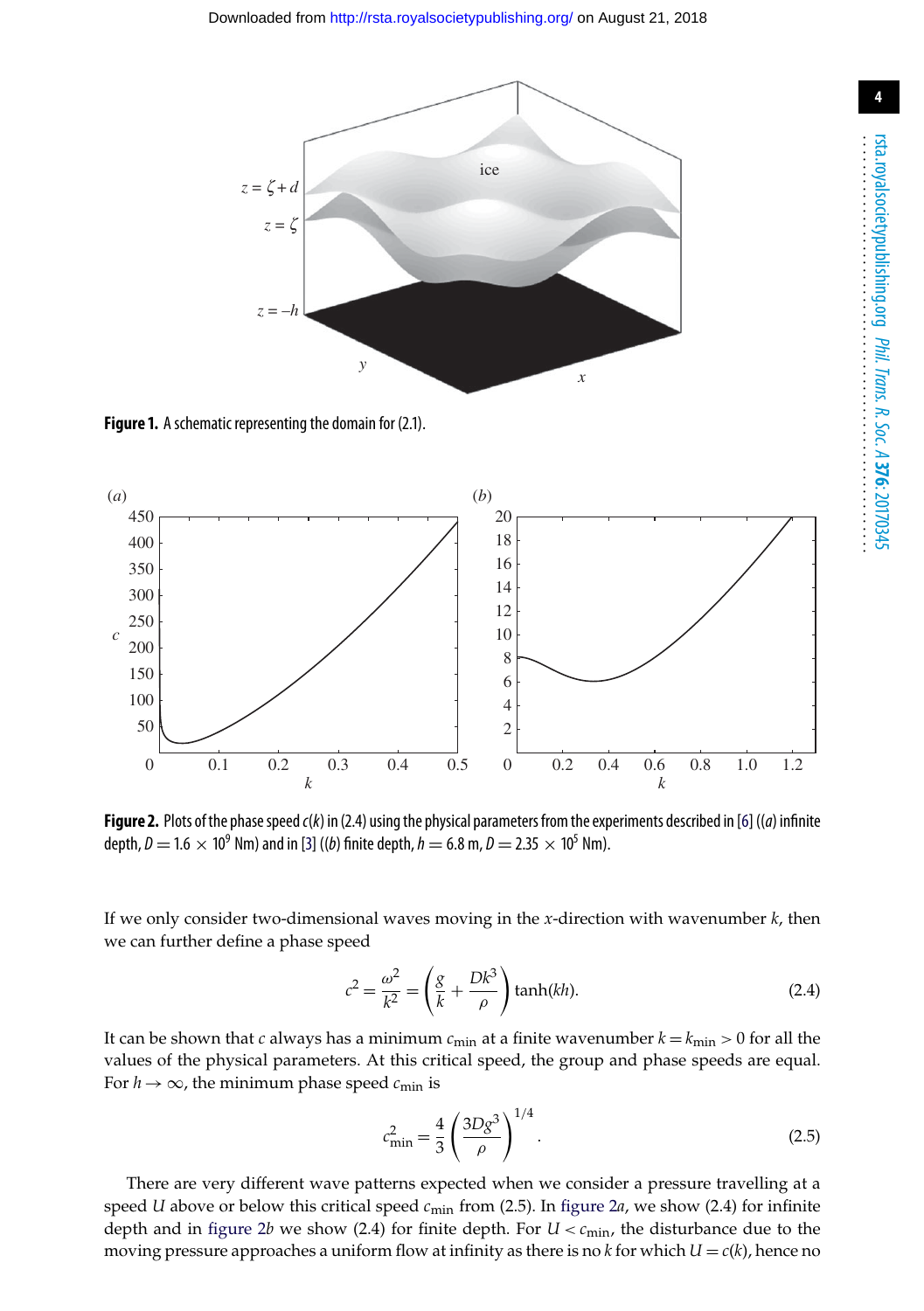

<span id="page-4-0"></span>**Figure 3.** Critical values of*F* versus*h*from which solitary branches of solutions are expected to bifurcate.

waves are generated in the far field. However, for  $U > c_{\text{min}}$ , there are two wavenumbers for which  $U = c(k)$  and a more complicated pattern emerges. This analysis generalizes to three dimensions and, in this work, we focus on the case of  $U < c_{\text{min}}$  and we will look for symmetric solutions in *x* and *y*.

Since we restrict our focus to solitary and forced waves, travelling with speed *U*, it is convenient to use a reference frame moving with the wave by setting  $x \rightarrow x - Ut$  and considering steady-state solutions. We non-dimensionalize the problem using this speed *U* as the unit of velocity and introduce a unit of length *L*. This allows us to rewrite the Bernoulli condition at the surface (the third equation in (2.1)) in terms of the non-dimensional parameters, using

$$
F = \frac{gL}{U^2}.
$$
\n<sup>(2.6)</sup>

We introduce  $\beta = D/\rho U^2 L^3$  and for convenience  $L = \sqrt[3]{D/\rho U^2}$ , which will set  $\beta = 1$ . The nondimensional depth is defined as  $h = h/L$ , dropping the hat for ease from now on. As mentioned above, there is always a minimum of the dispersion relation, whatever the values of physical parameters. In [figure 3,](#page-4-0) we plot the curve in the *F*–*h* plane, which corresponds to this minimum.

To solve equations (2.1), we use a boundary integral equations method (e.g. [\[40](#page-13-10)[,42–](#page-13-12)[45\]](#page-13-15)), using Green's functions. We now review the main aspects of the numerical scheme. We note that, for Laplace's equation (the first equation in (2.1)) in three-dimensional free space, Green's function in infinite depth for the points  $P = (x, y, z)$  and  $P^* = (x^*, y^*, z^*)$  is

$$
G(P, P^*) = \frac{1}{4\pi} \frac{1}{[(x - x^*)^2 + (y - y^*) + (z - z^*)^2]}.
$$
\n(2.7)

We use Green's second identity, which states

$$
\iiint_{V} (f \Delta g - g \Delta f) dV = \iint_{S} \left( f \frac{\partial g}{\partial n} - g \frac{\partial f}{\partial n} \right) dS,
$$
\n(2.8)

where we can set  $g = G(P, P^*)$  and  $f = \Phi - x$ , which satisfies Laplace's equation. After the proper substitutions and some manipulation, we obtain

$$
\frac{1}{2}(\Phi(P^*) - x^*) = \iint_S \left[ (\Phi(P) - x) \frac{\partial G(P, P^*)}{\partial n} - G(P, P^*) \frac{\partial (\Phi(P) - x)}{\partial n} \right] dS,\tag{2.9}
$$

where *n* is the normal to the ice–water interface *S* pointing into the fluid, and *P*∗ is a point from *S*.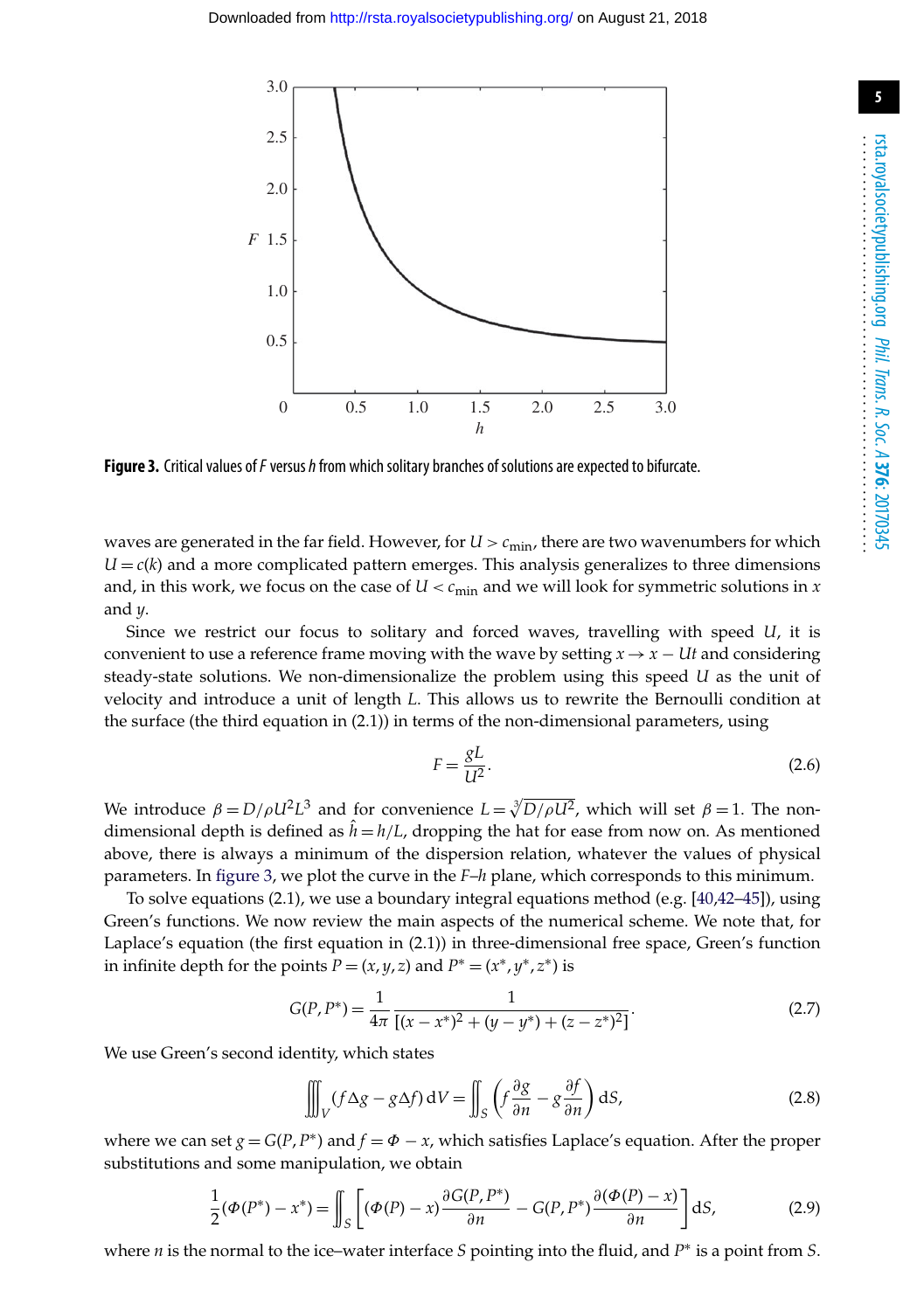**6**

We define

$$
\phi(x, y) = \Phi(x, y, \zeta(x, y)),\tag{2.10}
$$

which allows us to rewrite the Laplace equation as well as some of the boundary conditions in terms of a surface integral.

The final form of equations to solve for flexural–gravity waves in infinite depth is

$$
\frac{1}{2}\frac{(1+\zeta_x^2)\phi_y^2 + (1+\zeta_y^2)\phi_x^2 - 2\zeta_x\zeta_y\phi_x\phi_y}{1+\zeta_x^2+\zeta_y^2} + F\zeta + p(x,y) + P_{\text{flex}} = \frac{1}{2}
$$
(2.11)

and

$$
\int_{-\infty}^{\infty} \int_{-\infty}^{\infty} [(\phi - \phi^* - x + x^*) K_1(x, y, x^*, y^*, \zeta, \zeta^*) + \zeta_x K_2(x, y, x^*, y^*, \zeta, \zeta^*)] \, dx \, dy = 2\pi (\phi^* - x^*),
$$
\n(2.12)

where

$$
K_1(x, y, x^*, y^*, \zeta, \zeta^*) = \frac{1}{b(x, y, x^*, y^*, \zeta, \zeta^*)^{3/2}} (\zeta - \zeta^* - (x - x^*)\zeta_x - (y - y^*)\zeta_y)
$$
(2.13)

and

$$
K_2(x, y, x^*, y^*, \zeta, \zeta^*) = \frac{1}{b(x, y, x^*, y^*, \zeta, \zeta^*)^{1/2}},
$$
\n(2.14)

with

$$
b(x, y, x^*, y^*, \zeta, \zeta^*) = (x - x^*)^2 + (y - y^*)^2 + (\zeta - \zeta^*)^2.
$$

We use the notation  $\zeta = \zeta(x, y)$ ,  $\zeta^* = \zeta(x^*, y^*)$  and  $\phi^* = \phi(x^*, y^*)$ .

Symmetry in the *y*-direction with  $\zeta(x, y) = \zeta(x, -y)$  and  $\phi(x, y) = \phi(x, -y)$  implies that we can solve the set of equations (2.11) and (2.12) on half of the domain. We use the method of images to account for the symmetry, which introduces two extra terms in each kernel

$$
\bar{K}_1(x, y, x^*, y^*, \zeta, \zeta^*) = K_1(x, y, x^*, y^*, \zeta, \zeta^*) + K_1(x, -y, x^*, y^*, \zeta, \zeta^*) \text{ and } \n\bar{K}_2(x, y, x^*, y^*, \zeta, \zeta^*) = K_2(x, y, x^*, y^*, \zeta, \zeta^*) + K_2(x, -y, x^*, y^*, \zeta, \zeta^*).
$$

Part of the integral in (2.12) is singular [\[10\]](#page-12-4) and we remove the singularity by noting that

$$
\iint \zeta_x K_2 dx dy = \iint [K_2 \zeta_x - \zeta_x^* S_2] dx dy + \zeta_x^* \iint S_2 dx dy,
$$
\n(2.15)

where

$$
S_2 = \frac{1}{\sqrt{(1 + \zeta_x^{*2})(x - x^*)^2 + 2\zeta_x^{*}\zeta_y^{*}(x - x^*)(y - y^*) + (1 + \zeta_y^{*2})(y - y^*)^2}}.
$$
(2.16)

The last term in (2.15) can be computed analytically since it is of the form  $\int (1/z) dz = \ln z$ .

Moreover, if we consider a fully symmetric solution in  $x$  and  $y$ , then

$$
\zeta(x,y) = \zeta(-x,y) = \zeta(x,-y) = \zeta(-x,-y)
$$

and

$$
\phi(x, y) = -\phi(-x, y) = \phi(x, -y) = -\phi(-x, -y),
$$

this additional symmetry in *x* will also introduce two more terms to each kernel. This implies that, using Green's function approach, we will have four terms in each kernel due to the method of images. We can thus reduce the computational cost by only integrating over a quarter of the domain. For water of finite depth *h*, we also need to account for the image across the bottom at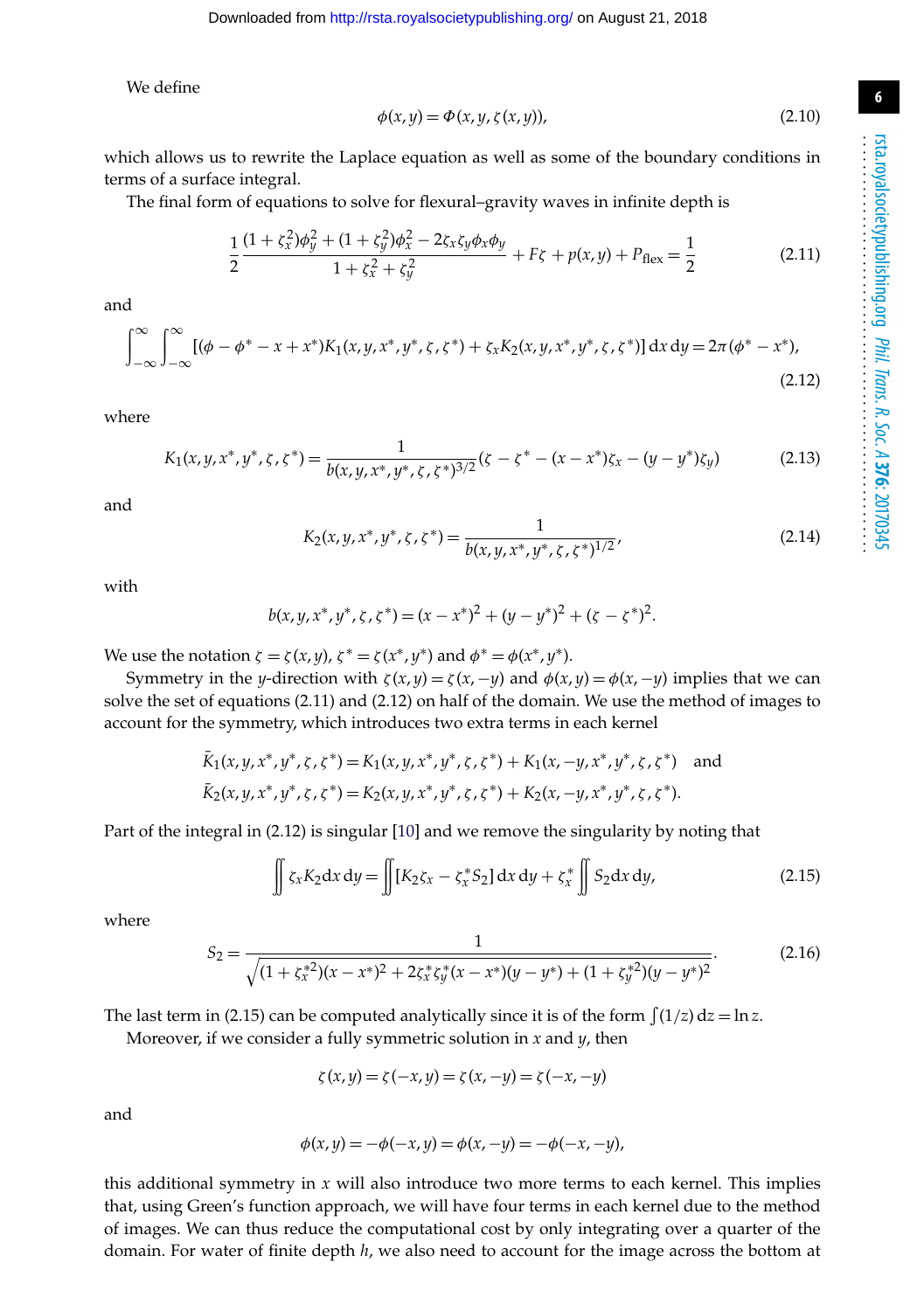**7**

 $z = -h$  (for more details on the approach for finite depth, see [\[42\]](#page-13-12)). Thus, the equation (2.12) for water of finite depth becomes

$$
2\pi(\phi(x^*,y^*) - x^*) = I_1 + I_2 + I_3 + I_4,\tag{2.17}
$$

where

$$
I_1 = \int_0^\infty \int_0^\infty ([\phi - \phi^* - x + x^*] \bar{K}_1(x, y, x^*, y^*, \zeta, \zeta^*)
$$
  
+  $[-\phi - \phi^* + x + x^*] \bar{K}_1(-x, y, x^*, y^*, \zeta, \zeta^*)) dx dy,$   
 $\int_0^\infty \int_0^\infty (x^2 + x^* + x^*) \bar{K}_1(-x, y, x^*, y^*, \zeta, \zeta^*)) dx dy,$  (2.18)

$$
I_2 = \int_0^\infty \int_0^\infty (\zeta_x \bar{K}_2(x, y, x^*, y^*, \zeta, \zeta^*) + \zeta_x \bar{K}_2(-x, y, x^*, y^*, \zeta, \zeta^*)) \, dx \, dy,\tag{2.19}
$$

$$
I_3 = \int_0^\infty \int_0^\infty \left( [\phi - x] \bar{K}_1(x, y, x^*, y^*, \zeta, \zeta^* - 2h) + [-\phi + x] \bar{K}_1(-x, y, x^*, y^*, \zeta, \zeta^* - 2h) \right) dx dy
$$
\n(2.20)

and  $I_4 = \int_0^\infty$  $\theta$  $\int^{\infty}$  $\left( \zeta_x K_2(x, y, x^*, y^*, \zeta, \zeta^* - 2h) + \zeta_x K_2(-x, y, x^*, y^*, \zeta, \zeta^* - 2h) \right) dx dy,$  (2.21)

where, as before,  $I_2$  is singular.

# 3. Numerical method

The equations given by (2.11) and (2.17) with the integrals shown in (2.18)–(2.21) are discretized by setting  $x_i$  and  $y_j$  to be equally spaced points such that  $i = 1, \ldots, N$  and  $j = 1, \ldots, M$ . Let the vector of unknowns be  $\phi_{x(i,j)}$  and  $\zeta_{x(i,j)}$  such that

$$
u = [\phi_{x(1,1)}, \dots, \phi_{x(N,1)}, \dots, \phi_{x(N,M)}, \zeta_{x(1,1)}, \dots, \zeta_{x(N,M)}]^{\mathrm{T}}.
$$
\n(3.1)

We evaluate the equations at points  $(x_{i+1/2}, y_i)$  and use finite differences for the derivatives. This gives 2(*N* − 2)*M* equations. We obtain 2*M* equations from symmetry about the *y*-axis and 2*M* more equations from decay at the boundaries. To obtain  $\zeta$  and  $\phi$ , we use a trapezoid rule. Derivatives are computed using central difference, second-order accurate schemes, except at the border where one-sided schemes are needed. This gives 2*NM* equations, which can be written as

$$
G(u) = 0.\t\t(3.2)
$$

To solve the system, we use Newton's method [\[46,](#page-13-16)[47\]](#page-13-17), which is summarized as

- (i) set up an initial guess  $u^0$
- (ii) until convergence
	- (a) solve  $J(u^n)\delta^n = -G(u^n)$
	- (b) set  $u^{n+1} = u^n + \delta^n$
	- (c) test for convergence and repeat steps if not converged.

This method relies on an initial guess *u*<sup>0</sup> and the Jacobian matrix *J*. To compute non-trivial solitary waves (ones that are non-zero), we need a good initial guess in order for the numerical method to converge. However, since the set of equations is complicated and very nonlinear, there is no analytical expression for it. In order to obtain solitary waves, the numerical procedure is to compute a branch of forced waves, reduce the forcing, and use that as an initial guess. The particular form of the forcing pressure is not important. The main requirement is that it has a bounded support. Here we choose

$$
p(x,y) = \begin{cases} p_0 e^{1/(x^2 - L_0^2)} e^{1/(y^2 - L_0^2)} & \text{for } |x| < L_0 \text{ and } |y| < L_0 \\ 0 & \text{otherwise,} \end{cases}
$$
(3.3)

and, for convenience, we choose  $L_0 = 1$  and  $p_0$  to be small, positive or negative. To obtain fully nonlinear waves, we use a continuation method. We start with a small amplitude, using the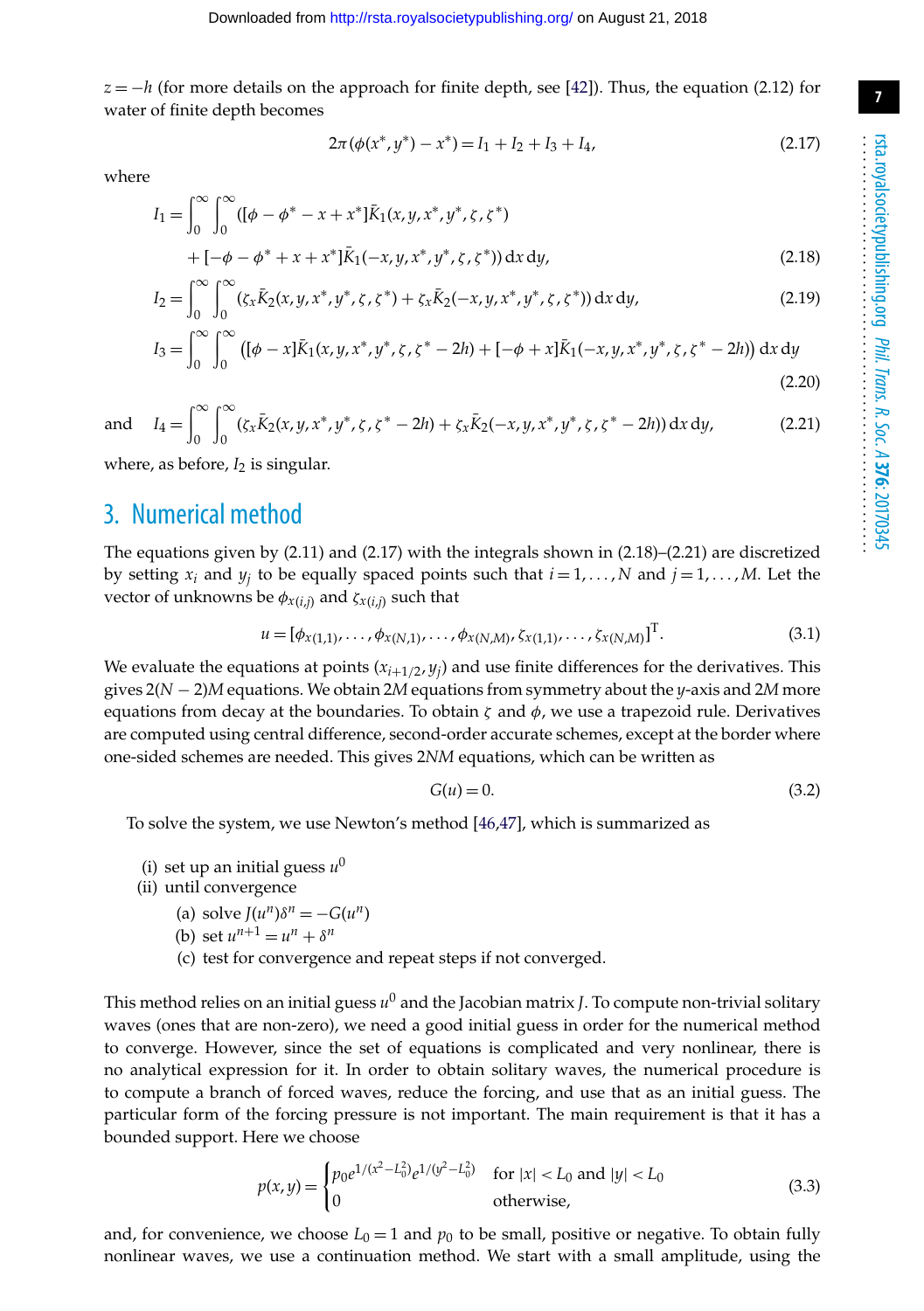

<span id="page-7-0"></span>**Figure 4.** Bifurcation branches for forced (dashed) and solitary (solid) waves in infinite depth. (Online version in colour.)



<span id="page-7-1"></span>**Figure 5.** Bifurcation branches for forced (dashed) and solitary (solid) waves in finite depth with  $h = 1$ . (Online version in colour.)

flat water as an initial guess with  $F > F_{\text{min}}$ , where  $F_{\text{min}}$  corresponds to the minimum of (2.4). We use Newton's method to compute the true solution for the chosen *F*, and then rescale to use as an initial guess for a larger amplitude solution. This process is continued until we go around a turning point in the bifurcation branch for the forced solutions. Then, decreasing  $p_0$ , we can compute non-trivial solutions to the unforced (free surface with  $p_0 = 0$ ) problem. We expect bifurcation of solitary waves to start from a point on the curve shown in [figure 3](#page-4-0) corresponding to the depth *h* considered, and solitary waves to exist for  $F > F_{min}$ . Similar approaches were used before for gravity–capillary waves for the two-dimensional problem [\[48\]](#page-13-18) and for the three-dimensional problem [\[42,](#page-13-12)[43\]](#page-13-13).

Another key component to Newton's method is the Jacobian matrix *J*. Owing to the form of the equations we are solving, (2.11) and (2.17), this Jacobian is hard to compute analytically. Therefore, it is computed numerically via finite differences. For a three-dimensional problem, this matrix can be quite large and it requires a lot of memory to store and also to compute its inverse. In particular, due to the high degree of the nonlinearity from the flexural term (2.2) and the presence of the double integral over the whole space, this Jacobian matrix contains at least two dense quadrants.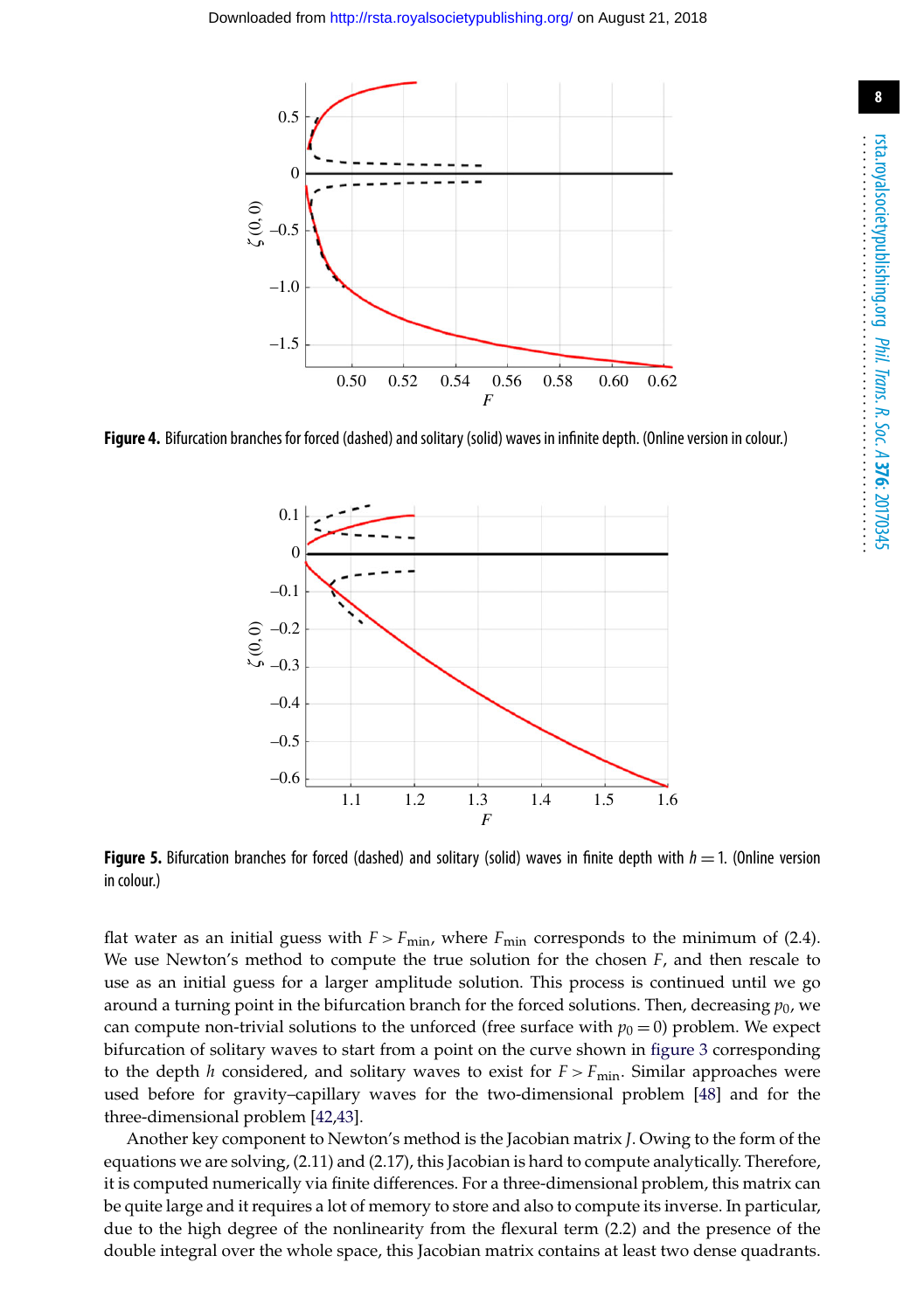

<span id="page-8-0"></span>Figure 6. Free surface bifurcation branches of solitary waves with the dashed line representing infinite depth and the solid line is  $h = 1$ . (Online version in colour.)

In general, there are two ways to reduce the computational requirements of Newton's method. One way is to compute an approximate inverse of the Jacobian and another way is to compute an approximate Jacobian [\[47\]](#page-13-17). It is known that iterative solvers such as GMRES can compute approximate inverses, but these require preconditioners to converge well. For this problem, preconditioners can be found from previous steps along the bifurcation branch; however, they require a lot of memory to store so this process is inefficient. It is faster to not update the Jacobian at every step along the bifurcation branch, hence we use only an approximate Jacobian. However, for this flexural–gravity wave problem with the nonlinear term due to the Cosserat model used, having an inexact Jacobian was found to result in poor convergence.

# 4. Numerical results

In this section, we present the numerical results for forced and free surface waves. For what follows, we use the doubly symmetric equations on a quarter of the domain with  $n = 80$ ,  $m = 50$ ,  $\Delta x = 0.5$ ,  $\Delta y = 0.8$ . The accuracy of the method was checked by varying  $\Delta x$  and  $\Delta y$  and the number of points in each direction. The tolerance for convergence of Newton's method was set to 10<sup>−10</sup>. The forcing term (3.3) had  $p_0 = 1$  for depression waves and  $p_0 = -1$  for elevation waves (unforced  $p_0 = 0$ ). Figures [4](#page-7-0) and [5](#page-7-1) summarize the computations using a continuation method with a Newton iteration at every step. These figures show the bifurcation branches for both depression and elevation waves with and without a forcing. Dashed lines show the forced waves, which were used as a starting point for the computations of free solitary waves and computed for  $U < c_{\text{min}}$ , and solid lines are the solitary waves without a forcing.

[Figure 6](#page-8-0) shows the comparison of the branches of solutions of solitary waves, normalized by  $F_{\text{min}}$  in each case. The dashed line is for infinite depth and the solid line is for  $h = 1$ . For infinite depth, it can be shown that in non-dimensional units  $F_{\text{min}} \approx 0.4725$  and for  $h = 1$ ,  $F_{\text{min}} \approx 1.0272$ . These are the values used to normalize the horizontal axis. If these solitary branches bifurcated from  $F_{\text{min}}$ , then they would be shown to originate from  $\bar{F} = 1$  in [figure 6.](#page-8-0) However, this is not the case and the authors believe this is due to numerical errors introduced by truncation or a grid that is too coarse. These numerical difficulties are related to the fact that the solitary waves become more and more oscillatory and less localized as the bifurcation points are approached. Similar difficulties have been encountered previously for gravity–capillary waves (e.g. [\[42\]](#page-13-12)).

Figure [6](#page-8-0) (taken together with figures [7](#page-9-0)[–10\)](#page-10-0) shows that solitary waves in finite depth have a smaller free surface slope than those for infinite depth for a similar distance (in *F*) from the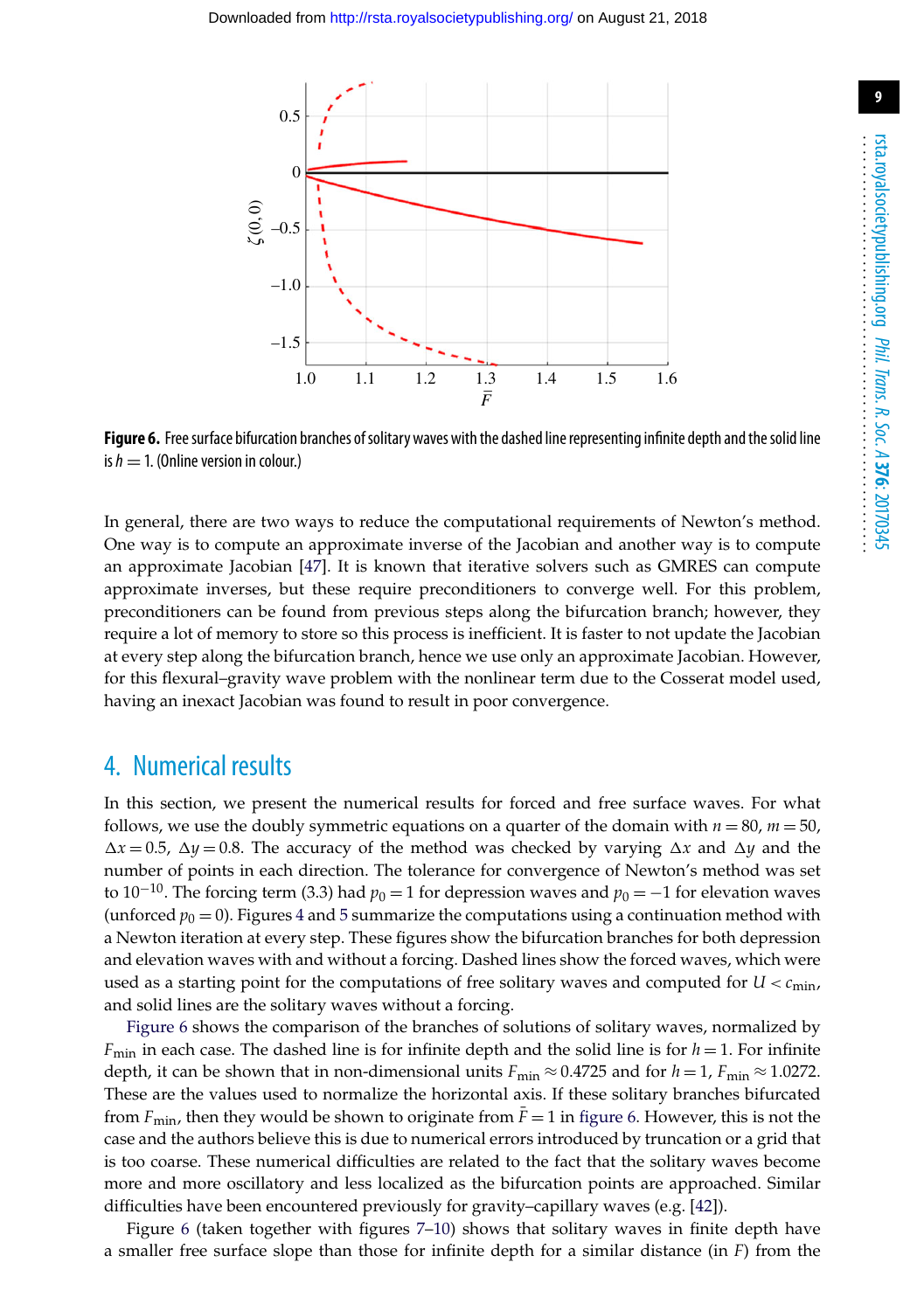

<span id="page-9-0"></span>**Figure 7.** Solitary wave of depression in infinite depth with  $F \approx 0.52$  computed on a quarter of the domain with  $n = 80$ ,  $m = 50$ ,  $\Delta x = 0.5$ ,  $\Delta y = 0.8$ , but shown on the full domain.



<span id="page-9-1"></span>**Figure 8.** Solitary wave of elevation in infinite depth with  $F \approx 0.53$  computed on a quarter of the domain with  $n = 80$ ,  $m = 50$ ,  $\Delta x = 0.5$ ,  $\Delta y = 0.8$ , but shown on the full domain.

bifurcation point. This implies that the solitary waves' existence requires smaller nonlinear effects for finite depth than those required for infinite depth. This is numerical evidence that, for  $h = 1$ , branches of solitary wave solutions bifurcate from zero amplitude, a conclusion that cannot be drawn for waves in infinite depth. This agrees with asymptotic results [\[36\]](#page-13-6) that suggest that, for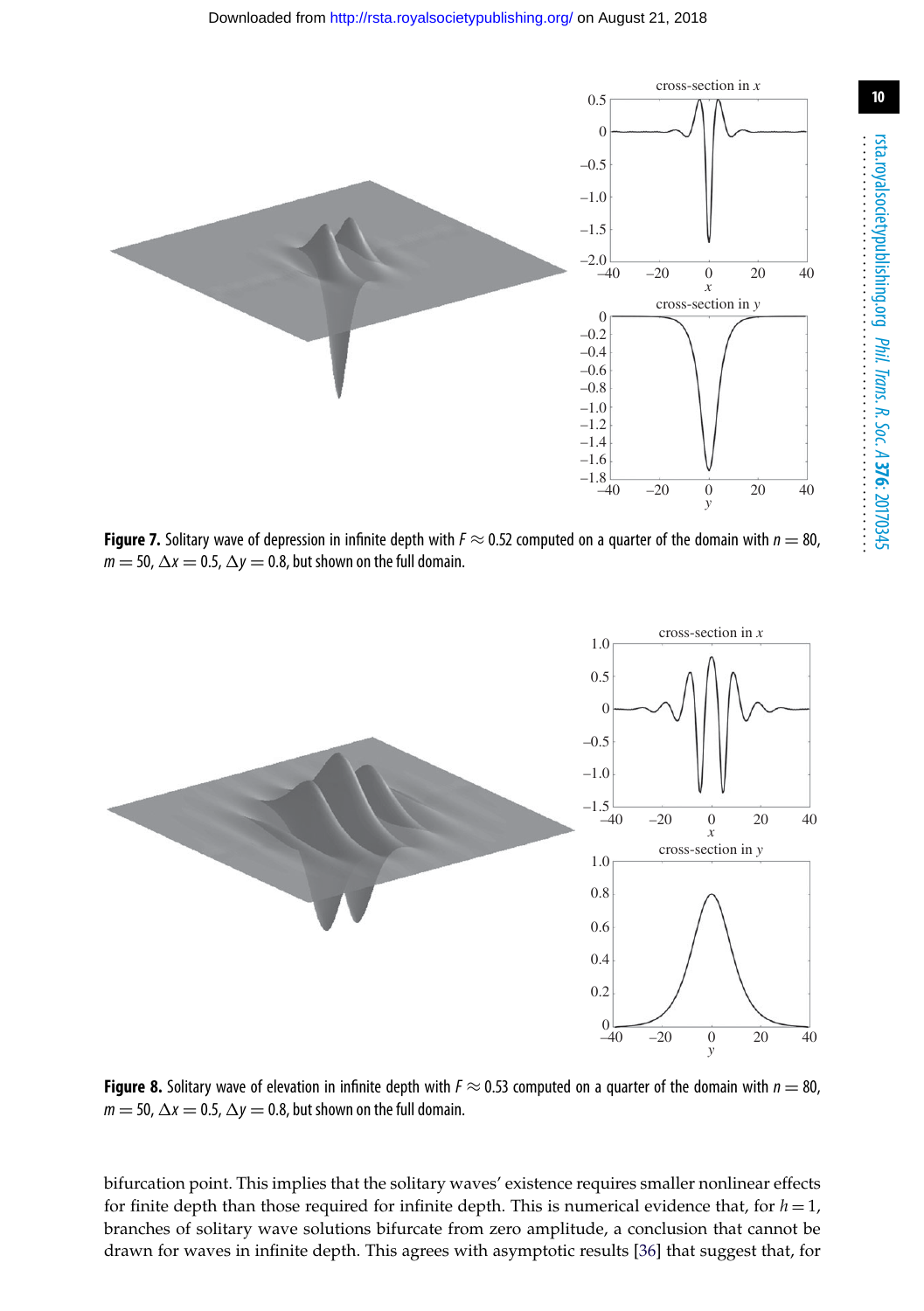

<span id="page-10-1"></span>**Figure 9.** Solitary wave of depression for  $h = 1$  with  $F \approx 1.2$  computed on a quarter of the domain with  $n = 80$ ,  $m = 50$ ,  $\Delta x = 0.5$ ,  $\Delta y = 0.8$ , but shown on the full domain.



<span id="page-10-0"></span>**Figure 10.** Solitary wave of elevation for  $h = 1$  with  $F \approx 1.2$  computed on a quarter of the domain with  $n = 80$ ,  $m = 50$ ,  $\Delta x = 0.5$ ,  $\Delta y = 0.8$ , but shown on the full domain.

infinite depth, these branches do not bifurcate from zero amplitude, whereas in shallower water they do.

It becomes difficult to follow the branches numerically for large-amplitude solutions. In particular, the elevation branch may have turning points as in two dimensions [\[49\]](#page-13-19), but more grid points are needed for a good accuracy, and this become prohibitive computationally.

.........................................................

.............................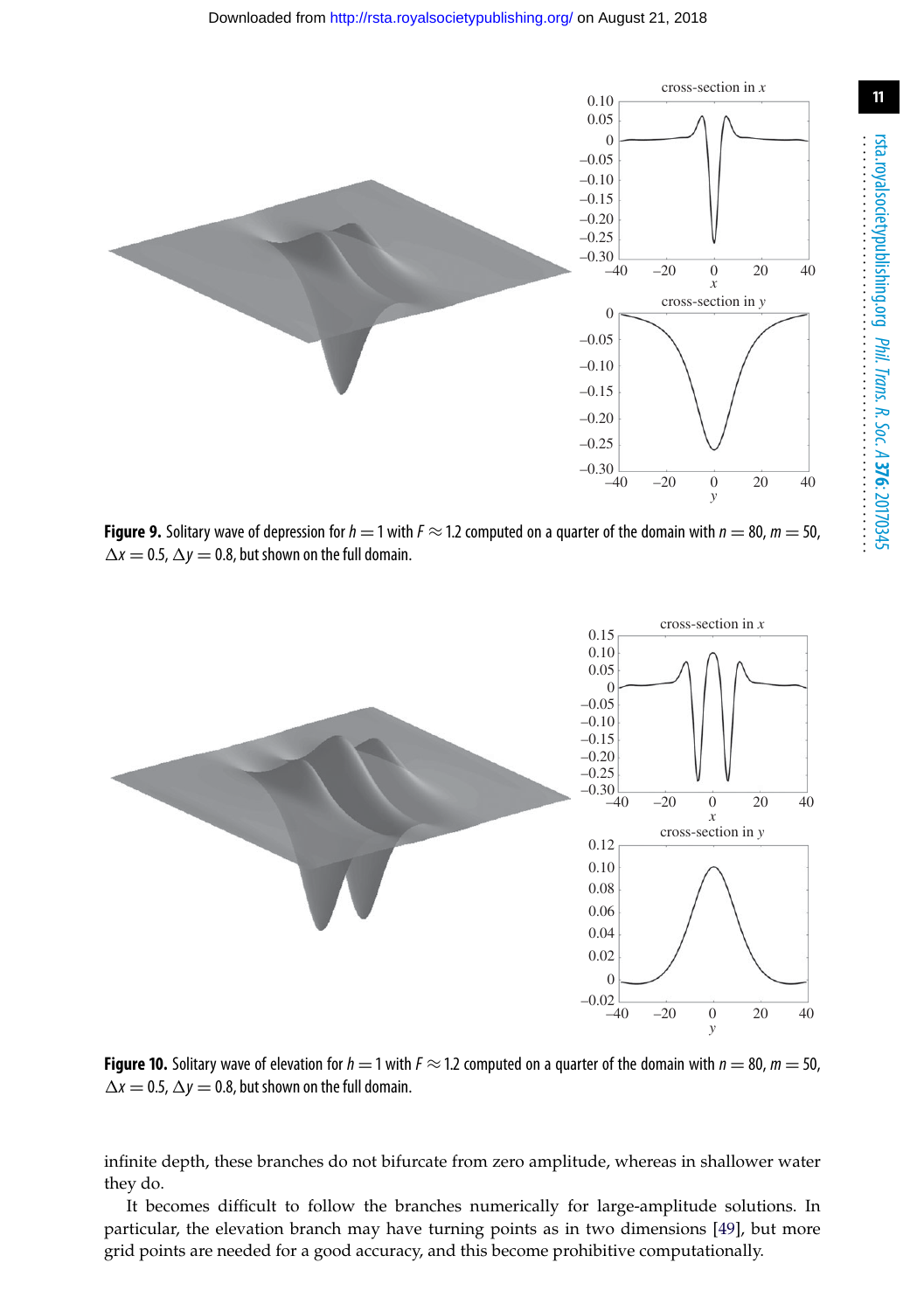Solitary waves are shown in figures [7](#page-9-0) and [8](#page-9-1) for infinite depth and figures [9](#page-10-1) and [10](#page-10-0) for  $h = 1$ . The full wave profiles are shown on the left and the cross-sections on the right. As anticipated from [figure 6](#page-8-0) with the infinite depth branches having higher amplitude, we see that, in the wave profiles as well, infinite depth waves show more oscillations in the *x*-direction, but finite depth waves are less compact in the *y*-direction. On the elevation branches, the elevation of the wave at the centre point  $(x, y) = (0, 0)$  becomes smaller in magnitude than the depressions which are adjacent to it, similar to the gravity–capillary wave problem [\[42\]](#page-13-12).

## 5. Conclusion and discussion

In this work, we employ the boundary integral equations method [\[40](#page-13-10)[,45\]](#page-13-15) to compute threedimensional solitary flexural–gravity waves for water of finite and infinite depth, covered by an ice sheet, using the model presented by Plotnikov & Toland [\[11\]](#page-12-5). This model is very nonlinear with a high number of derivatives, as shown in (2.2), and therefore is numerically difficult to implement. In this case, the usual numerical aids such as iterative methods for matrix inversions and use of inexact Jacobians have not proved to be successful. However, working on a quarter of the domain and using the full symmetry, we are still able to compute the branches of forced and unforced solutions shown in figures [4](#page-7-0)[–6.](#page-8-0) Sample figures of the wave profiles are also provided, allowing for comparison of solutions in infinite and finite depth as well as depression and elevation waves. These waves are similar to solutions for gravity–capillary waves [\[43\]](#page-13-13).

One issue is still left to resolve, and that is the asymptotic predictions for the start of the bifurcation branch. It was shown in [\[36\]](#page-13-6) that flexural–gravity solitary waves in infinite depth bifurcate from a finite-amplitude solution. However, numerically this is difficult to prove. Owing to computational cost, there is a limit to how well these waves can be resolved, resulting in numerical errors due to truncation close to the start of the bifurcation branches, as shown in [figure 6,](#page-8-0) where the branches do not begin at the predicted values of *F*. In shallow water, such as here with  $h = 1$ , the numerical results suggest that the branch starts from zero amplitude, as predicted by the weakly nonlinear model [\[36\]](#page-13-6). There has already been work on using highperformance computing techniques to improve the accuracy of similar computations [\[46\]](#page-13-16), but more methods need to be developed for nonlinear regimes with higher order derivatives such as the model used for flexural–gravity waves.

It is worth noting that some large-amplitude solutions calculated here may become unphysical, as the strain of the ice plate may be higher than the yield strain of ice. In this case, the elastic model for the sheet will become unrealistic and different models should be used (see [\[32\]](#page-13-2) for a more detailed discussion).

#### Data accessibility. This article has no additional data.

Authors' contributions. All the authors had an equal contribution. All authors gave final approval for publication. Competing interests. We declare we have no competing interests.

Funding. This work was partially supported by EP/J019305/1 for E.I.P., EP/J019321/1 for P.M. EP/J019569/1 for J.-M.V.-B and O.T. This work was also supported by: EPSRC grant nos. EP/K032208/1. Parts of the research presented in this paper were carried out on the High Performance Computing Cluster supported by the Research and Specialist Computing Support service at the University of East Anglia.

Acknowledgements. E.I.P. acknowledges support from the Simons Foundation during his stay at the Isaac Newton Institute for Mathematical Sciences, August–December 2017. The authors would like to thank the Isaac Newton Institute for Mathematical Sciences for support and hospitality during the programme *Mathematics of Sea Ice Phenomena* when work on this paper was undertaken.

# <span id="page-11-0"></span>References

- 1. Korobkin A, Părău EI, Vanden-Broeck J-M. 2011 The mathematical challenges and modelling of the hydroelasticity. *Phil. Trans. R. Soc. A* **369**, 2803–2812. [\(doi:10.1098/rsta.2011.0116\)](http://dx.doi.org/doi:10.1098/rsta.2011.0116)
- <span id="page-11-1"></span>2. Eyre D. 1977 The flexural motions of a floating ice sheet induced by moving vehicles. *J. Glaciol.* **19**, 555–570.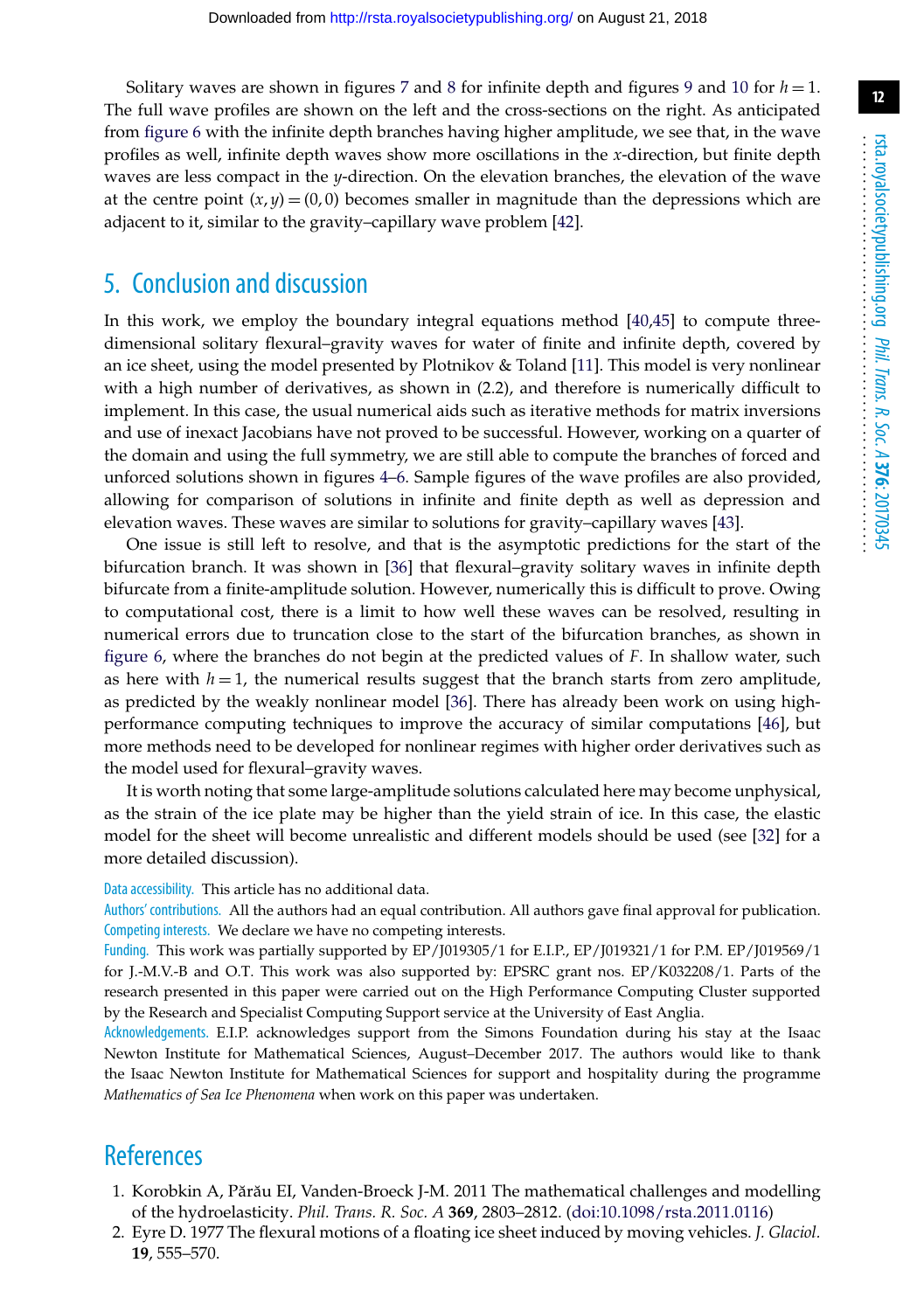- <span id="page-12-22"></span>3. Takizawa T. 1985 Deflection of a floating sea ice sheet induced by a moving load. *Cold Reg. Sci. Technol.* **11**, 171–180. [\(doi:10.1016/0165-232X\(85\)90015-1\)](http://dx.doi.org/doi:10.1016/0165-232X(85)90015-1)
- 4. Takizawa T. 1988 Response of a floating sea ice sheet to a steadily moving load. *J. Geophys. Res.* **93**, 5100–5112. [\(doi:10.1029/JC093iC05p05100\)](http://dx.doi.org/doi:10.1029/JC093iC05p05100)
- 5. Squire VA, Robinson WH, Langhorne PJ, Haskell TG. 1988 Vehicles and aircraft on floating ice. *Nature* **333**, 159. [\(doi:10.1038/333159a0\)](http://dx.doi.org/doi:10.1038/333159a0)
- <span id="page-12-0"></span>6. Squire VA, Hosking RJ, Kerr AD, Langhorne PJ. 1996 *Moving loads on ice plates*. Berlin, Germany: Springer.
- <span id="page-12-1"></span>7. Van der Sanden JJ, Short NH. 2017 Radar satellites measure ice cover displacements induced by moving vehicles. *Cold. Reg. Sci. Technol.* **133**, 56–62. [\(doi:10.1016/j.coldregions.2016.](http://dx.doi.org/doi:10.1016/j.coldregions.2016.10.001) [10.001\)](http://dx.doi.org/doi:10.1016/j.coldregions.2016.10.001)
- <span id="page-12-2"></span>8. Leblanc J, Turmel D, Therrien J, Locat J. 2016 Observations of coastal landslide-generated tsunami under an ice cover: the case of Lac-des-Seize-Îles, Québec, Canada. In *Submarine mass movements and their consequences*, pp. 607–614. Advances in Natural and Technological Hazards Research, vol. 41. Cham, Switzerland: Springer.
- <span id="page-12-3"></span>9. Greenhill AG. 1886 Wave motion in hydrodynamics. *Am. J. Math.* **9**, 62–96. [\(doi:10.2307/](http://dx.doi.org/doi:10.2307/2369499) [2369499\)](http://dx.doi.org/doi:10.2307/2369499)
- <span id="page-12-4"></span>10. Forbes LK. 1988 Surface waves of large amplitude beneath an elastic sheet. Part 2. Galerkin solution. *J. Fluid Mech.* **188**, 491–508. [\(doi:10.1017/s0022112088000813\)](http://dx.doi.org/doi:10.1017/s0022112088000813)
- <span id="page-12-5"></span>11. Plotnikov PI, Toland JF. 2011 Modelling nonlinear hydroelastic waves. *Phil. Trans. R. Soc. A* **369**, 2942–2956. [\(doi:10.1098/rsta.2011.0104\)](http://dx.doi.org/doi:10.1098/rsta.2011.0104)
- <span id="page-12-6"></span>12. Marchenko AV, Shrira VI. 1991 Theory of two-dimensional nonlinear waves in liquid covered by ice. *Fluid Dyn.* **26**, 580–587. [\(doi:10.1007/bf01050321\)](http://dx.doi.org/doi:10.1007/bf01050321)
- <span id="page-12-7"></span>13. Părău EI, Dias F. 2002 Nonlinear effects in the response of a floating ice plate to a moving load. *J. Fluid Mech.* **460**, 281–305. [\(doi:10.1017/s0022112002008236\)](http://dx.doi.org/doi:10.1017/s0022112002008236)
- <span id="page-12-8"></span>14. Dias F, Iooss G. 2003 Water-waves as a spatial dynamical system. *Handb. Math. Fluid Dyn.* **2**, 443–499. [\(doi:10.1016/s1874-5792\(03\)80012-5\)](http://dx.doi.org/doi:10.1016/s1874-5792(03)80012-5)
- <span id="page-12-9"></span>15. Il'ichev AT, Tomashpolskii VY. 2015 Soliton-like structures on a liquid surface under an ice cover. *Theor. Math. Phys.* **182**, 231–245. [\(doi:10.1007/s11232-015-0259-1\)](http://dx.doi.org/doi:10.1007/s11232-015-0259-1)
- <span id="page-12-10"></span>16. Groves MD, Hewer B, Wahlén E. 2016 Variational existence theory for hydroelastic solitary waves. *C. R. Math.* **354**, 1078–1086. [\(doi:10.1016/j.crma.2016.10.004\)](http://dx.doi.org/doi:10.1016/j.crma.2016.10.004)
- <span id="page-12-11"></span>17. Toland JF. 2008 Steady periodic hydroelastic waves. *Arch. Ration. Mech. Anal.* **189**, 325–362. [\(doi:10.1007/s00205-007-0104-2\)](http://dx.doi.org/doi:10.1007/s00205-007-0104-2)
- <span id="page-12-12"></span>18. Ambrose DM, Siegel M. 2017 Well-posedness of two-dimensional hydroelastic waves. *Proc. R. Soc. Edinb. A: Math.* **147**, 529–570. [\(doi:10.1017/S0308210516000238\)](http://dx.doi.org/doi:10.1017/S0308210516000238)
- <span id="page-12-13"></span>19. Guyenne P, Părău EI. 2012 Computations of fully-nonlinear hydroelastic solitary waves on deep water. *J. Fluid Mech.* **713**, 307–329. [\(doi:10.1017/jfm.2012.458\)](http://dx.doi.org/doi:10.1017/jfm.2012.458)
- <span id="page-12-14"></span>20. Guyenne P, Părău EI. 2014 Finite depth effects on solitary waves in a floating ice sheet. *J. Fluids Struct.* **40**, 242–262. [\(doi:10.1016/j.jfluidstructs.2014.04.015\)](http://dx.doi.org/doi:10.1016/j.jfluidstructs.2014.04.015)
- <span id="page-12-15"></span>21. Milewski PA, Vanden-Broeck J-M, Wang Z. 2011 Hydroelastic solitary waves in deep water. *J. Fluid Mech.* **679**, 628–640. [\(doi:10.1017/jfm.2011.163\)](http://dx.doi.org/doi:10.1017/jfm.2011.163)
- 22. Gao T, Vanden-Broeck J-M, Wang Z. 2018 Numerical computations of two-dimensional flexural-gravity solitary waves on water of arbitrary depth. *IMA J. Appl. Math.* **83**, 436–450. [\(doi:10.1093/imamat/hxy007\)](http://dx.doi.org/doi:10.1093/imamat/hxy007)
- <span id="page-12-16"></span>23. Gao T, Wang Z, Vanden-Broeck J-M. 2016 New hydroelastic solitary waves in deep water and their dynamics. *J. Fluid Mech.* **788**, 469–491. [\(doi:10.1017/jfm.2015.695\)](http://dx.doi.org/doi:10.1017/jfm.2015.695)
- <span id="page-12-17"></span>24. Vanden-Broeck J-M, Părău EI. 2011 Two-dimensional generalized solitary waves and periodic waves under an ice sheet. *Phil. Trans. R. Soc. A* **369**, 2957–2972. [\(doi:10.1098/rsta.2011.0108\)](http://dx.doi.org/doi:10.1098/rsta.2011.0108)
- <span id="page-12-18"></span>25. Gao T, Vanden-Broeck J-M. 2014 Numerical studies of two-dimensional hydroelastic periodic and generalised solitary waves. *Phys. Fluids* **26**, 087101. [\(doi:10.1063/1.4893677\)](http://dx.doi.org/doi:10.1063/1.4893677)
- <span id="page-12-19"></span>26. Ablowitz MJ, Fokas AS, Musslimani ZH. 2006 On a new non-local formulation of water waves. *J. Fluid Mech.* **562**, 313–343. [\(doi:10.1017/S0022112006001091\)](http://dx.doi.org/doi:10.1017/S0022112006001091)
- <span id="page-12-20"></span>27. Trichtchenko O, Milewski PA, Parau EI, Vanden-Broeck J-M. 2018 Stability of periodic travelling flexural-gravity waves in two dimensions. (https://arxiv.org/abs/1801.09748)
- <span id="page-12-21"></span>28. Akers BF, Ambrose DM, Sulon DW. 2017 Periodic traveling interfacial hydroelastic waves with or without mass. *Z. Angew. Math. Phys.* **68**, 141. [\(doi:10.1007/s00033-017-0884-7\)](http://dx.doi.org/doi:10.1007/s00033-017-0884-7)
- 29. Toland JF. 2007 Heavy hydroelastic travelling waves. *Proc. R. Soc. A* **463**, 2371–2397. [\(doi:10.1098/rspa.2007.1883\)](http://dx.doi.org/doi:10.1098/rspa.2007.1883)